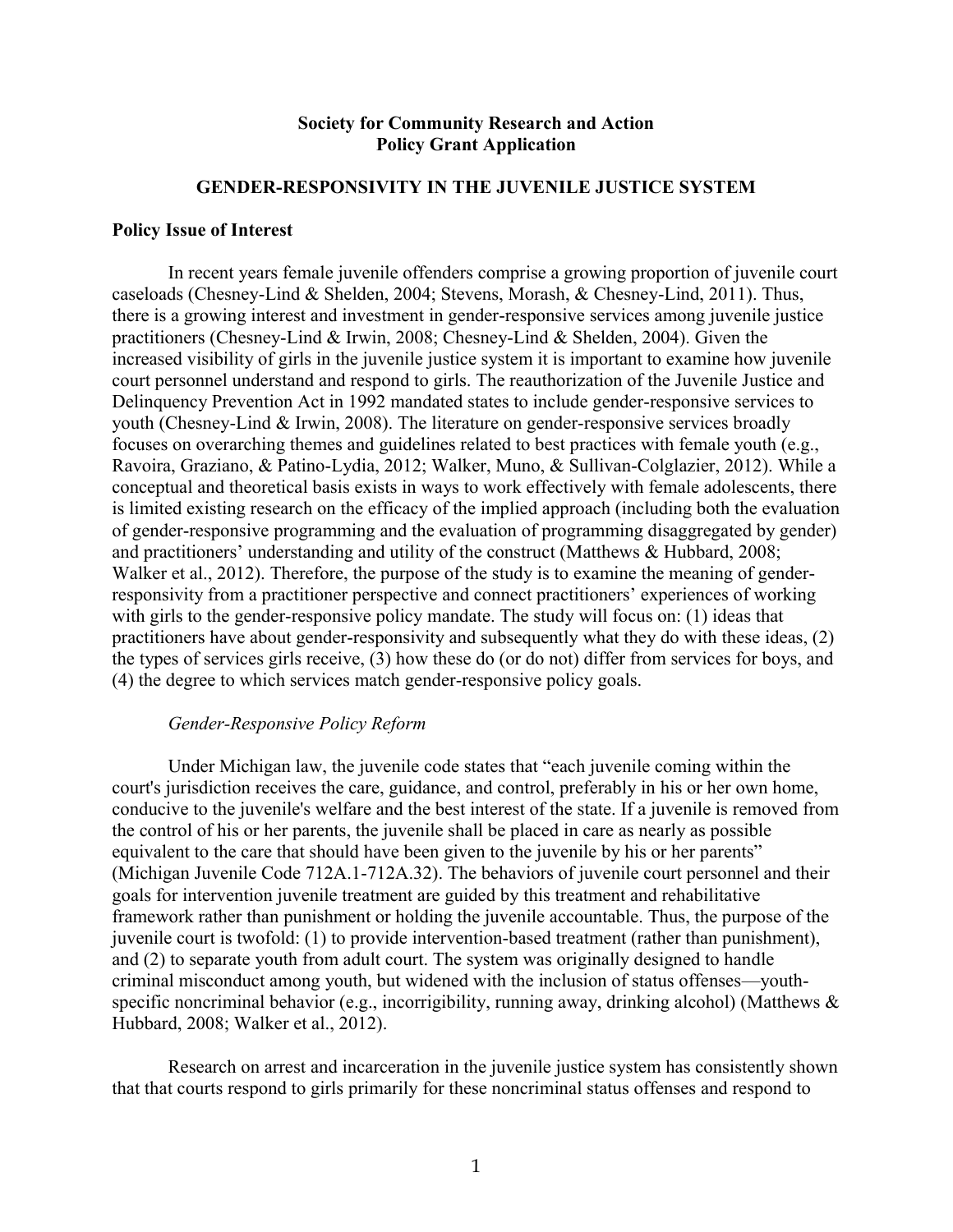boys mainly for criminal misconduct (Chesney-Lind & Shelden, 2004). The federal Juvenile Justice Delinquency Prevention Act (JJDPA) of 1974 prohibited states from detaining status offenders. The 1980 amendment to the JJDPA allowed states to detain status offenders for violating court orders, which ended up disproportionately impacting females (Chesney-Lind & Shelden, 2004). Over the last three decades there has been an increasing number of girls coming into contact with the juvenile justice system (Puzzanchera, Adams, & Sickmund, 2010), largely seen by scholars as a reflection in policies and practices rather than increase in actual delinquency among girls (Javdani, Sadeh, & Verona, 2011; Schwartz & Steffensmeier, 2012; Stevens et al., 2011). Finally, historically, the juvenile court has been designed to handle and respond to the behavior of males and there is considerable evidence that the default treatment approach is built around the needs and experiences of boys (see Chesney-Lind & Shelden, 2004; Kerig  $& Schindler, 2013$ , which along with harsh treatment of girls for minor offenses is why scholars have called for a closer examination of girls' involvement with the juvenile justice system.

The focus of gender-responsive policy and practice reforms in juvenile justice is due to the growing interest in, and literature on, female delinquency, and the implementation of evidence-based practice in juvenile justice settings (Walker et al., 2012). Girls' historical involvement with the juvenile justice system can be seen as a residual impact of the child-saving movement on girls: the creation of a separate system for youth ended up incarcerating more girls for "immoral behavior" (e.g., promiscuity, incorrigibility) (Chesney-Lind & Shelden, 2004). The reauthorization of the Juvenile Justice and Delinquency Prevention Act (JJDPA) in 1992 specifically outlined the need for gender-specific services and an examination of gender bias across levels of the system (Walker et al., 2012). The Office of Juvenile Justice and Delinquency Prevention (OJJDP) reissued these recommendations in 1998 in order to provide federal funding for separate, gender-responsive interventions (Kerig & Schindler, 2013). The amendment to the JJDPA explicitly stated the need for physical and mental health services, education, and treatment for previous trauma/abuse in. In addition, the American Bar Association and National Bar Association's review of gender bias and called for equity in the juvenile justice system (2001).

Numerous task forces and committees have been developed across states to implement gender-responsive services based on the principles put forth by the academic and governmental bodies of literature (Kerig & Schindler, 2013; Walker et al., 2012). Of particular note in genderresponsive reform was the development of the Girls' Study Group (GSG), a collaborative team of leading researchers on gender and crime, through the OJJDP in 2004. The GSG reviewed literature on girls' involvement with the juvenile justice system and concluded that there was a systematic lack of attention to gender across all areas of juvenile justice research (Kerig & Schindler, 2013; Zahn et al., 2008).

#### **Potential Policy Contribution from Community Psychology**

The current literature examining court perspectives on girls' involvement with the system identified a scarcity of services for girls and lack of knowledge on gender-responsive services, a perceived increase in girls' violence and aggression, relationship issues (e.g., fighting with other female youth, family problems), a history of trauma, and perceptions that girls are more difficult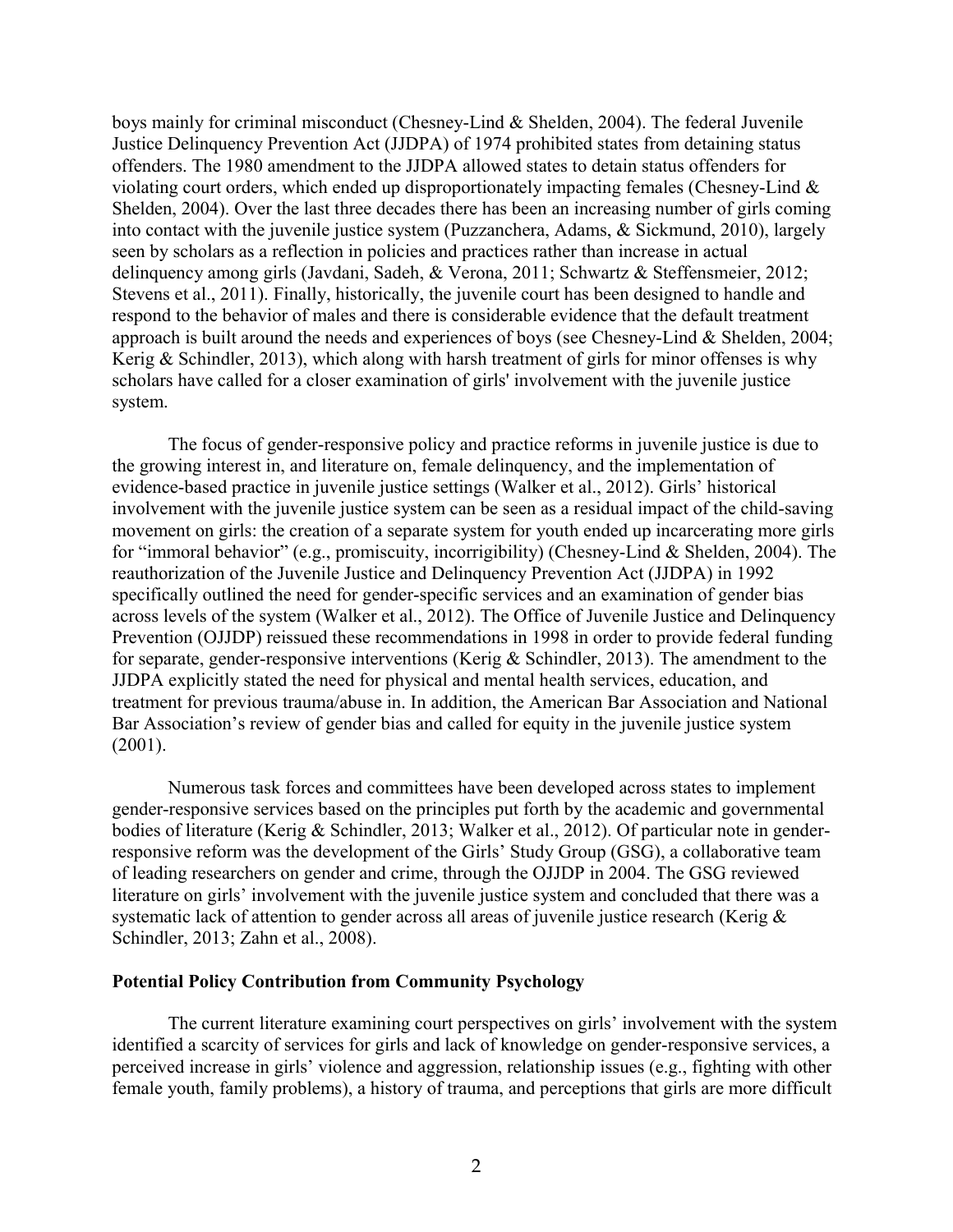to work with than boys. In its current state, the literature on gender-responsivity provides an expansive ideological argument for its purpose in the juvenile justice system, but little empirical work to support its use. This inconsistency regarding gender-responsivity as a construct leads to the conclusion that there is a need to understand what exactly court personnel think would be the best way to (1) detect and (2) respond to the needs of girls, and if this is any different from how they would go about doing this for boys. Overall, gender-responsivity attempts to acknowledge gender differences and disparities in the system and develop a response (e.g., programming) to address these gaps and unique needs of girls (Chesney-Lind et al., 2008; Zahn et al., 2009). However, there are a number of issues related to the construct of gender-responsivity given the current state of the literature. Perhaps of greatest concern is the vagueness in defining and operationalizing gender-responsivity, the current formal evaluation literature's equivocal support for the use of gender-responsive intervention, and a stark absence of rigorous program evaluation for juvenile justice involved samples of youth that disaggregate program effectiveness by gender. Theorists have attempted to unpack the gender-responsivity construct by developing specific criteria, but the literature is still very broad. An alternative approach to understanding the problem is to go into the field and learn from juvenile justice practitioners. Since juvenile delinquency is a very local phenomenon, we can better understand the construct by learning directly from juvenile justice practitioners and the system's response. A community-centered approach (see Flaspohler et al., 2008; Miller & Shinn, 2005; Wandersman, 2003) is particularly useful given the ambiguity of gender-responsivity as a construct as well as the lack of convincing empirical evidence for gender-responsive services *and* the limited number of evaluative studies of juvenile court populations disaggregated by gender.

The dominant paradigm is a research to practice (RTP) model based upon the National Institutes of Health biomedical model for prevention and intervention inclusive of efficacy and effectiveness trials prior to widespread practitioner utilization (Wandersman, 2003). Thus, this type of model supports the production of innovation and focus on this translation of science (Flaspohler et al., 2008; Miller & Shinn, 2005). Much of the gender-responsivity literature has pushed for the use of gender-responsive services, however the current state of the literature is far from broad implementation and dissemination, in part because the broadness of the genderresponsive construct and the failure to operationalize it in a cogent way for academic and practitioner evaluation purposes.

An alternative approach, outlined by Wandersman (2003), Flaspohler and colleagues (2008), as well as Miller and Shinn (2005) is a community-centered approach in which research may fare better by learning from communities about the phenomenon of interest. Communitycentered models focus on practice, and evaluation of practice, within local contexts and the improvement of existing practice rather than the development of a new innovation (Flaspohler et al., 2008). The perspectives of practitioners are critical to the improvement of practice in the local context (Flaspohler et al., 2008). Within a community-centered framework, the juvenile court is an active contributor in producing effective intervention addressing the needs in context (Flaspohler et al., 2008). Wandersman (2003) argued that the dominant prevention/intervention research paradigm is necessary but not sufficient and community-centered models provide a complementary approach. Finally, Green (2001) highlighted various characteristics that define a community centered approach: first, "best practices" should be seen as process instead of a package; second, community control should be the emphasis, in which practitioners have expert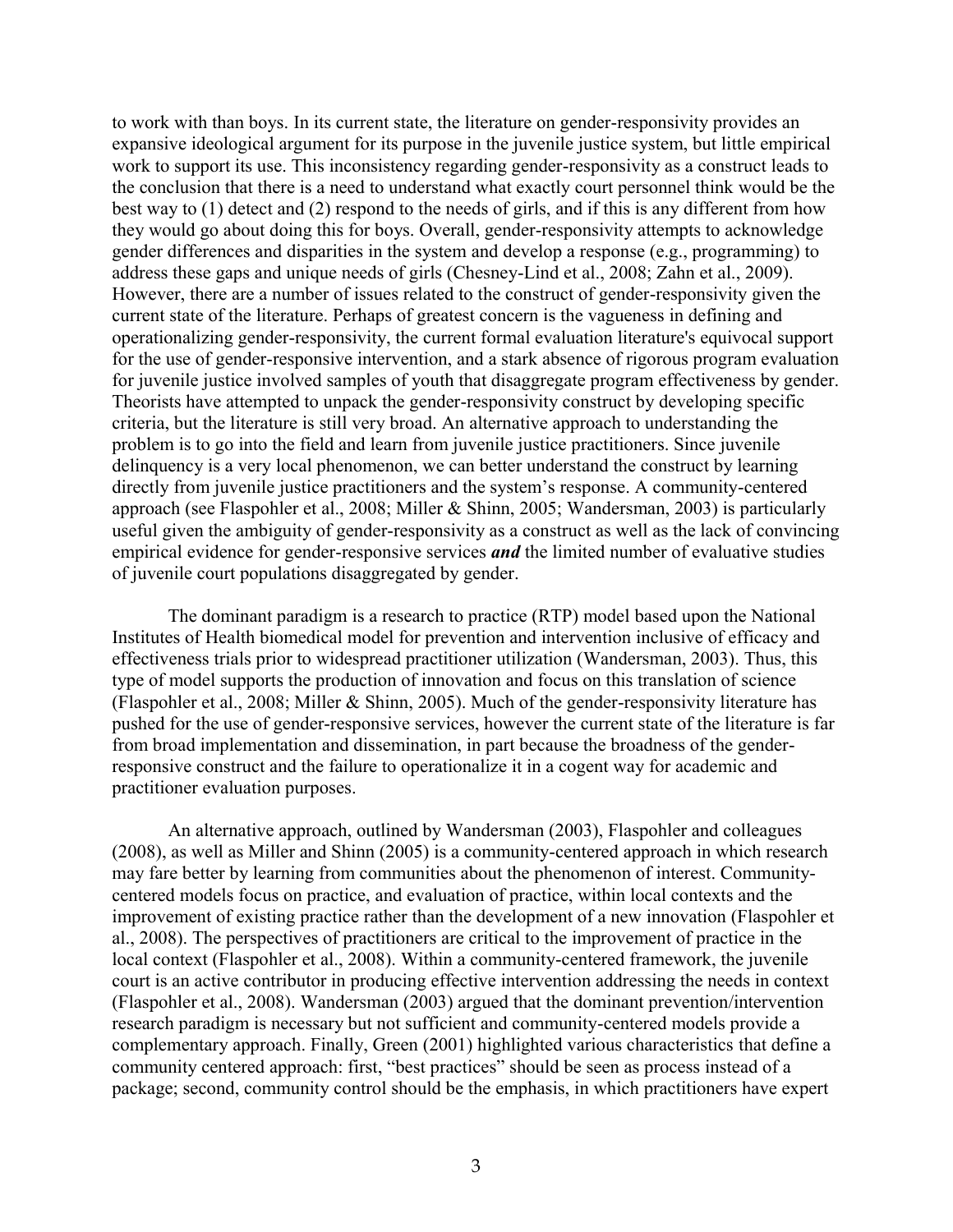knowledge; third, local evaluations and self-monitoring should be utilized; and finally, research should be tailored for the local context.

For example, a juvenile court may be implementing services that fit "gender-responsive" criteria, but the only way to understand this is by going to courts and asking practitioners what they are doing for girls. As well, indigenous programs that may be supportive of girls' unique needs and producing positive outcomes in light of shifting demands and resources (e.g., funding) within the court system should be examined. Utilizing a community-centered approach is one way to begin to understand gender-responsivity by addressing: (1) issues of operationalization, (2) how court systems are detecting and responding to gender-sensitive issues, (3) the existence of (if any) implemented interventions, and (4) additional political, organizational, and community-based contextual factors that may shed light on this construct and how it may be used.

## **Methods**

This study will use multiple sources of data and an exploratory qualitative design to study one juvenile court system. The court system is located in a midsized county in Michigan and sees approximately 300-350 new youth annually across their three main divisions (e.g., intake division, truancy court, and standard delinquency). The standard delinquency division is for youth on formal probation in which a juvenile court officer supervises them. In the standard delinquency division girls comprise approximately 25 percent of youth, and in truancy court, they comprise approximately 50 percent of youth (Onifade et al., 2008; Onifade et al., 2010). Over the course of the last decade this court has adopted and implemented the best practices/"what works" framework for juvenile justice interventions (Andrews et al., 1990, Andrews et al., 2011, Lipsey & Cullen, 2007). Given the history of this particular court in implementing best practice and a stated concern with the needs of female delinquents, it represents a unique opportunity to observe how gender-responsive principles play out in the field.

There will be two phases of data collection. Phase I of data collection involves interviewing juvenile court personnel ( $n = 39$ ) including court officers, programs/services managers, judges, and administration. The second part of Phase I includes case discussions with juvenile court officers ( $n = 27$ ). The purpose of the case discussion is to provide an in-depth illustration of current cases of girls involved in the system. The case discussions will provide rich data for understanding the context of why girls are involved in the system and the services they received. Phase II of data collection involves unstructured observations of juvenile court staffings over a nine-month period of time. Staffings are meetings among court practitioners held to determine placements and/or additional probation services for youth on delinquency caseloads. The purpose of observing the staffings are to understand decision-making processes as they related to gender-responsive policy.

These data will be analyzed using directed and conventional content analytic approaches. In particular, the data will be examined in order to see which elements of gender-responsivity are (and are not) integrated into services across different levels of the system, how those elements are understood and utilized by the court system, and how well practitioners' perspectives on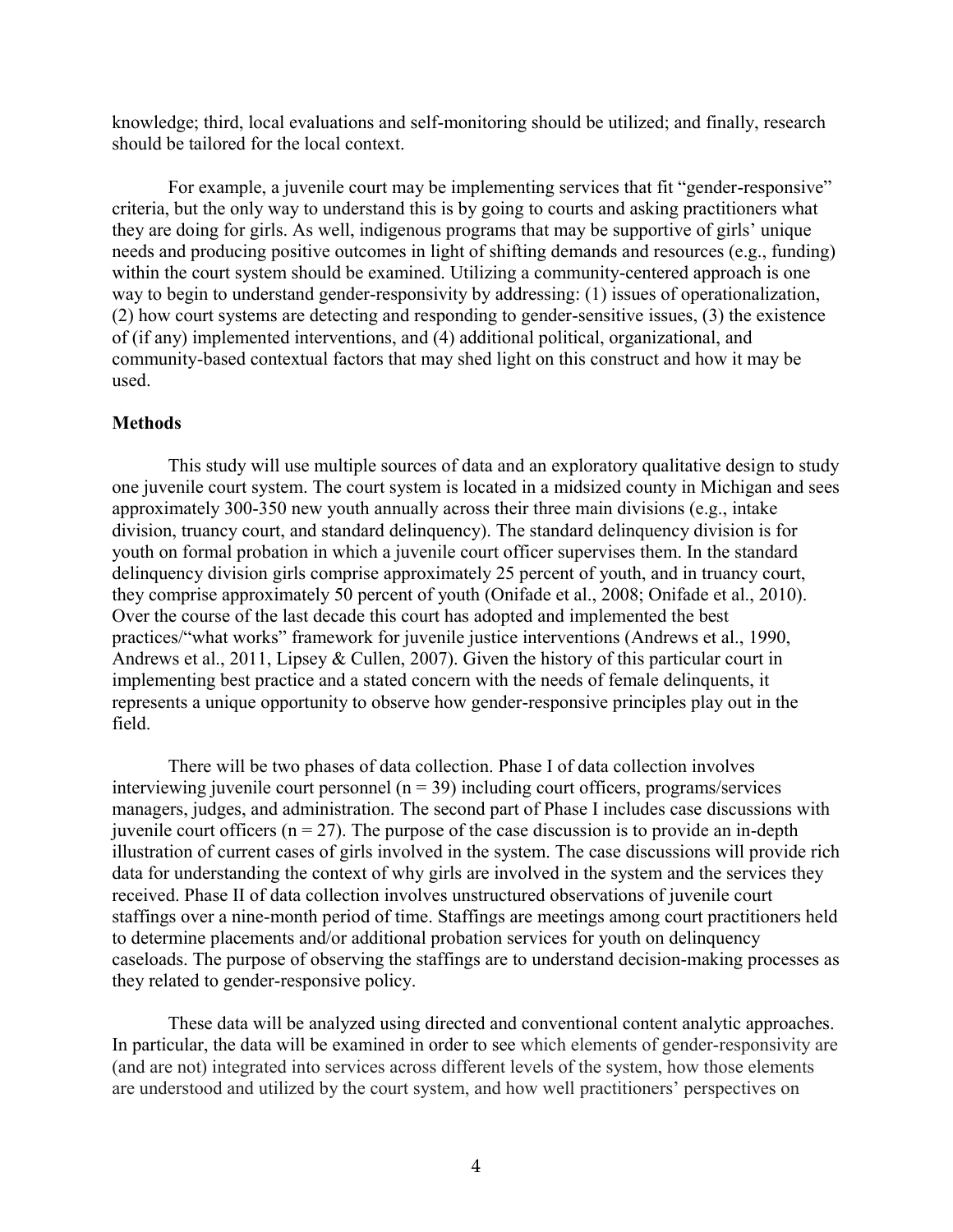detecting and responding to girls' needs fare vis-à-vis the empirical literature on genderresponsivity.

# **Connection to Community Psychology**

This study is rooted in a number of core community psychology principles and values. First, this study focuses on increasing girls' well being across individual, family, and community levels through the assessment of gender-responsive policy reform. This study takes an explicit ecological orientation by examining female delinquency across multiple levels of analysis, with a particular focus on macrosystems (e.g., policies and practices) that differentially impact their trajectories in the system. Second, this study utilizes a community-centered approach by learning *from* the community using rigorous scientific methods and building upon previous collaborative relationships in the setting to develop actionable knowledge. Finally, this study has a strong emphasis on diversity and addressing structural oppression in the justice system by examining gender disparities (as well as race/ethnicity, sexual orientation, etc.) by using policy-focused work to reduce social inequity in the juvenile justice system.

# **Demonstration of Relationship Building with the Organization**

The PI has had a working relationship with the court setting over the last 4.5 years. The majority of the PI's research to date has been with this local juvenile court related to the assessment of youth who enter the juvenile justice system and the provision of services to juveniles and their families. In particular, training juvenile court officers in conducting criminogenic risk assessment and consulting on a variety of projects as needed (e.g., statistical data analysis, report writing, program evaluation). The Co-PI has had a professional relationship with the court setting for nearly four decades and has collaborated with them on multiple research projects and community-based interventions. Currently, the PIs collaborate with all divisions of the local juvenile and family court: standard probation, intensive probation services, the sex offender program, residential placement and aftercare programs, in-home detention, family support services, the court-run alternative school, intensive neglect services, truancy court, and the intake division.

The gender-responsivity project will continue to build upon these relationships by addressing a needed area for policy research and a demonstrated area of need by practitioners in this particular juvenile court. This work will not only address local strengths in terms of services for at-risk girls, but also barriers, gaps, areas for improvement of services to achieve the goals of gender-responsive policy and practice. This organization can serve as an exemplar in addressing gender-responsive needs of through court intervention. This work will be used to build future collaborative relationships with other juvenile courts and community-based settings interested in implementing gender-responsive treatment.

## **Demonstration of Potential for Successful Impact**

• The PIs have had previously successful research and evaluation collaborations with the court;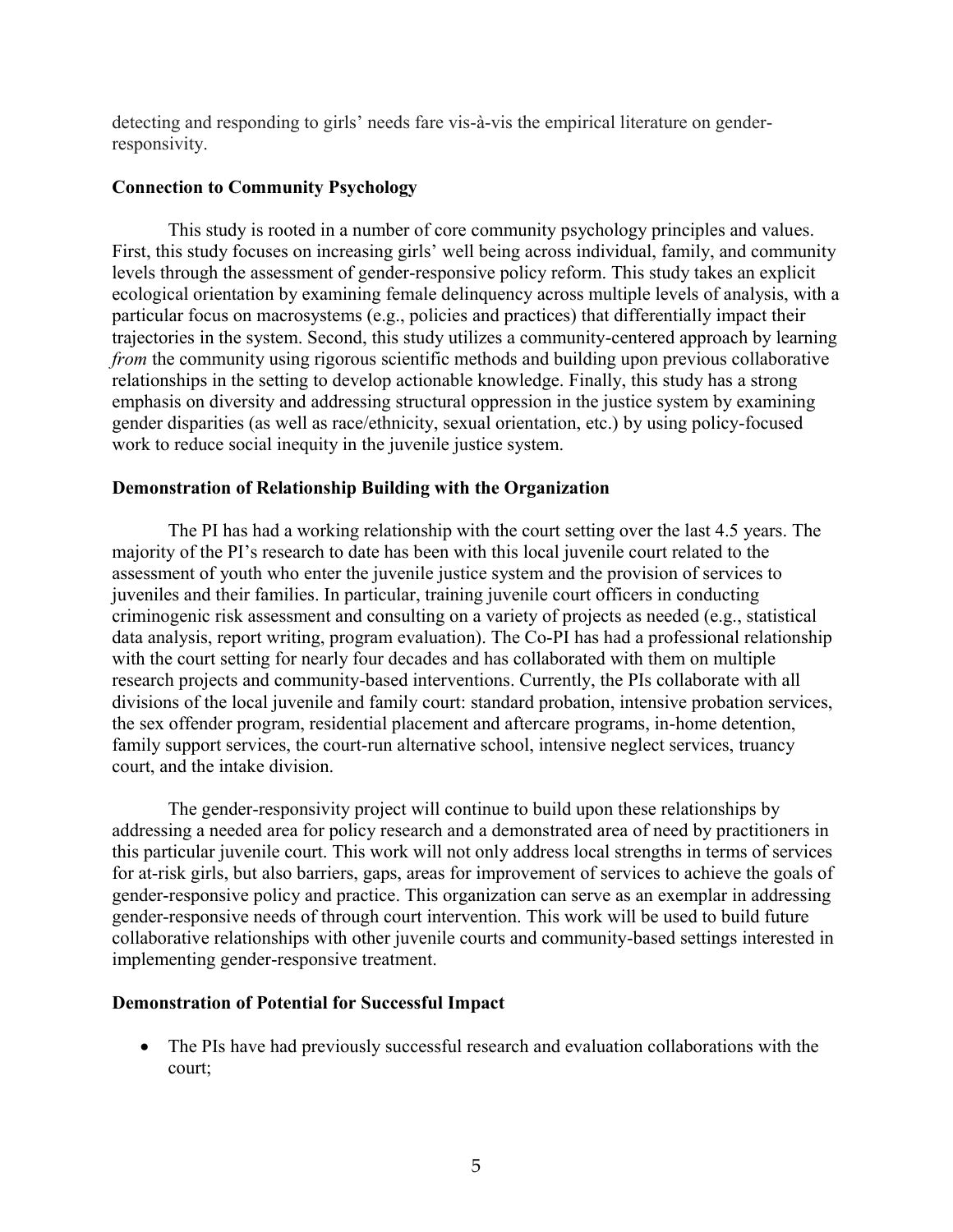- This study will have three sources of data, which will be optimal for triangulation of findings;
- Currently there is a strong response rate  $(>90\%)$  for participation in the study by the practitioners in the court setting, indicative of their interest in the project and addressing gender-responsive policy reform locally.

# **Demonstration of Increasing Community Capacity for Policy Influence**

- This is the first study to date that is gathering knowledge about practitioners' understandings of girls' experience in the juvenile justice system and how that is (or is not) related to the federal mandates for states to include gender-specific services to girls;
- This study will increase community capacity for policy influence through the development of trainings and educational materials about gender-responsivity that will be disseminated locally, through several ways within SCRA, and other policy-relevant venues (see below 'Dissemination Plan');
- Finally, the study has the potential to change current policy and practice to foster the use of gender-responsive treatment and address any gaps or barriers in the system's response to girls.

# **Demonstration of Increasing SCRA's Capacity for Policy Influence**

While working on the project the PIs will connect with the SCRA policy committee around how this particular project can continue SCRA's capacity for policy influence. In particular, dissemination materials will be shared via the policy connection link through the SCRA website, through the SCRA biennial meeting (e.g., presentations, participation in the pre-conference policy workshop and/or policy committee meetings at the conference), and through publication in SCRA-related outlets such as *The Community Psychologist* and the *American Journal of Community Psychology* for wider reach of SCRA members and other academics interested in community psychology and policy-related research and action. Finally, this work will be linked from SCRA to larger organizations addressing juvenile justice policy (e.g., the National Council on Crime and Delinquency and the Office of Juvenile Justice and Delinquency Prevention) to promote broader policy influence.

## **Budget**

| <b>Budget Item</b>                              | <b>Amount Requested</b>                                                            |  |
|-------------------------------------------------|------------------------------------------------------------------------------------|--|
|                                                 | <b>Transcription Costs</b> \$2,000.00 (covering approx. 20 hours of audio)         |  |
| <b>Training Materials</b> \$250.00              |                                                                                    |  |
|                                                 | <b>Space for Trainings including</b> \$1,500.00 (approx. \$500 for three trainings |  |
|                                                 | Food/Beverage accommodating 30-40 juvenile court staff)                            |  |
| Software – NVivo for Mac Full License \$495.00  |                                                                                    |  |
| <b>SCRA Biennial Conference Travel \$750.00</b> |                                                                                    |  |
| Total                                           | \$4,995                                                                            |  |

Funding for this project will allow for quicker completion of interview and case discussion transcription, software to help with analyzing the data, materials for and space to hold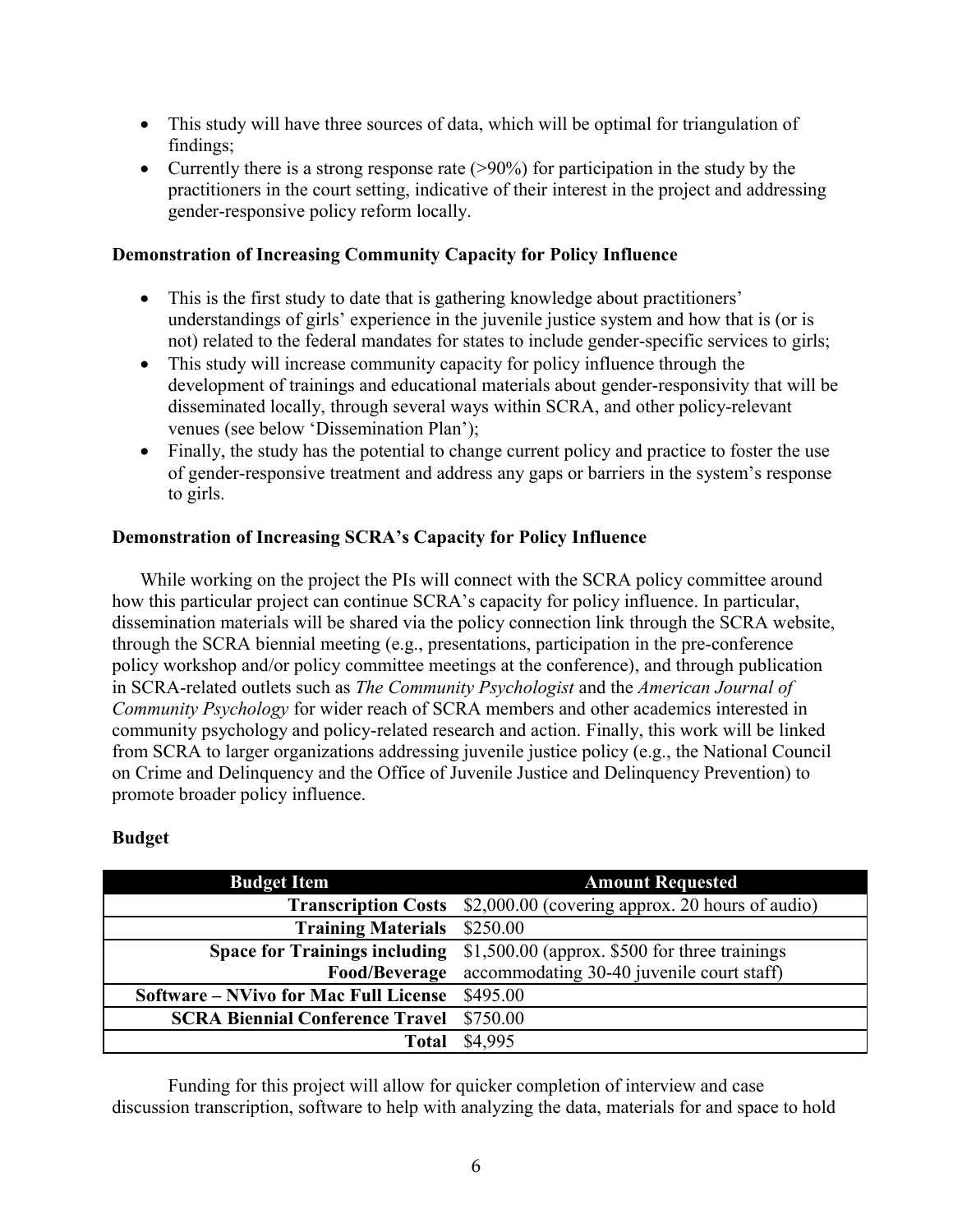the juvenile justice practitioner trainings, and funding for SCRA conference travel for further dissemination.

## **Dissemination Plan**

There will be several mechanisms by which the results of the project will be disseminated. First, the PI of the project will develop and provide in-depth trainings to all of the juvenile court staff in the county. There will be three trainings total (approximately 12 staff per training). These trainings will include two parts. First a presentation giving project background and findings, including: (1) the history of juvenile justice policy reform around implementing gender-specific services for girls in the juvenile justice system, (2) the goals of the project, particularly as it relates to implementing the policy locally, (3) key findings from Phase I of the project, and (4) lessons learned and recommendations. Second, an interactive workshop component will be included in the training. The workshop component will include a case discussion review by creating a mock case based on the data and identifying the genderresponsive components of that girl's risk factors, needs, services received, and gaps/barriers identified by practitioners. The workshop will also include group discussion and strategic planning around the policy reform, facilitators and barriers to creating gender-responsive policy change locally as well as at the state and federal levels.

Second, the gender-responsivity project will be disseminated through multiple SCRA outlets as well as outlets specific to researchers, practitioners, and policymakers working in the juvenile justice system. In terms of SCRA outlets, findings will be presented the SCRA biennial conference in Lowell, MA in June 2015. There will also be a column written for *The Community Psychologist (TCP)* and scholarly articles developed for publication in the *American Journal of Community Psychology (AJCP)*. In terms of juvenile justice outlets, the PI will connect with the National Council on Crime and Delinquency (NCCD) and the Office of Juvenile Justice and Delinquency Prevention (OJJDP) to disseminate findings. For example, the PI connect with the research director of NCCD around writing a policy brief or developing an article for dissemination to juvenile justice practitioners related to the findings and/or work with the OJJDP on developing a webinar around gender-responsive policy reform.

In particular, the PIs already have a relationship with the Associate Director of Research at the NCCD, Dr. Angela Wolf, and will discuss with her potential options for dissemination through NCCD channels. The NCCD publishes numerous reports, information sheets, webinars and newsletters every year [\(http://nccdglobal.org/publications\)](http://nccdglobal.org/publications). The primary goal will be to develop an article for their newsletter and/or an information sheet based on the research findings and policy recommendations by the end of 2015. The project timeline specifies that the PI will connect with Dr. Wolf in early 2015 to strategize and develop a collaborative plan to disseminate findings. In addition to NCCD, the PIs will work on developing relationships with OJJDP in order to disseminate findings and policy recommendations via one or more of their publication outlets. The OJJDP frequently publishes newsletters (e.g., JUVJUST, News @ a Glance bimonthly, JUSTINFO biweekly, etc.). In particular, OJJDP offers a number of training webinars throughout the year and the PI will connect with OJJDP about options to develop a webinar in collaboration with OJJDP or to be disseminated through OJJDP. The plan will be finalized with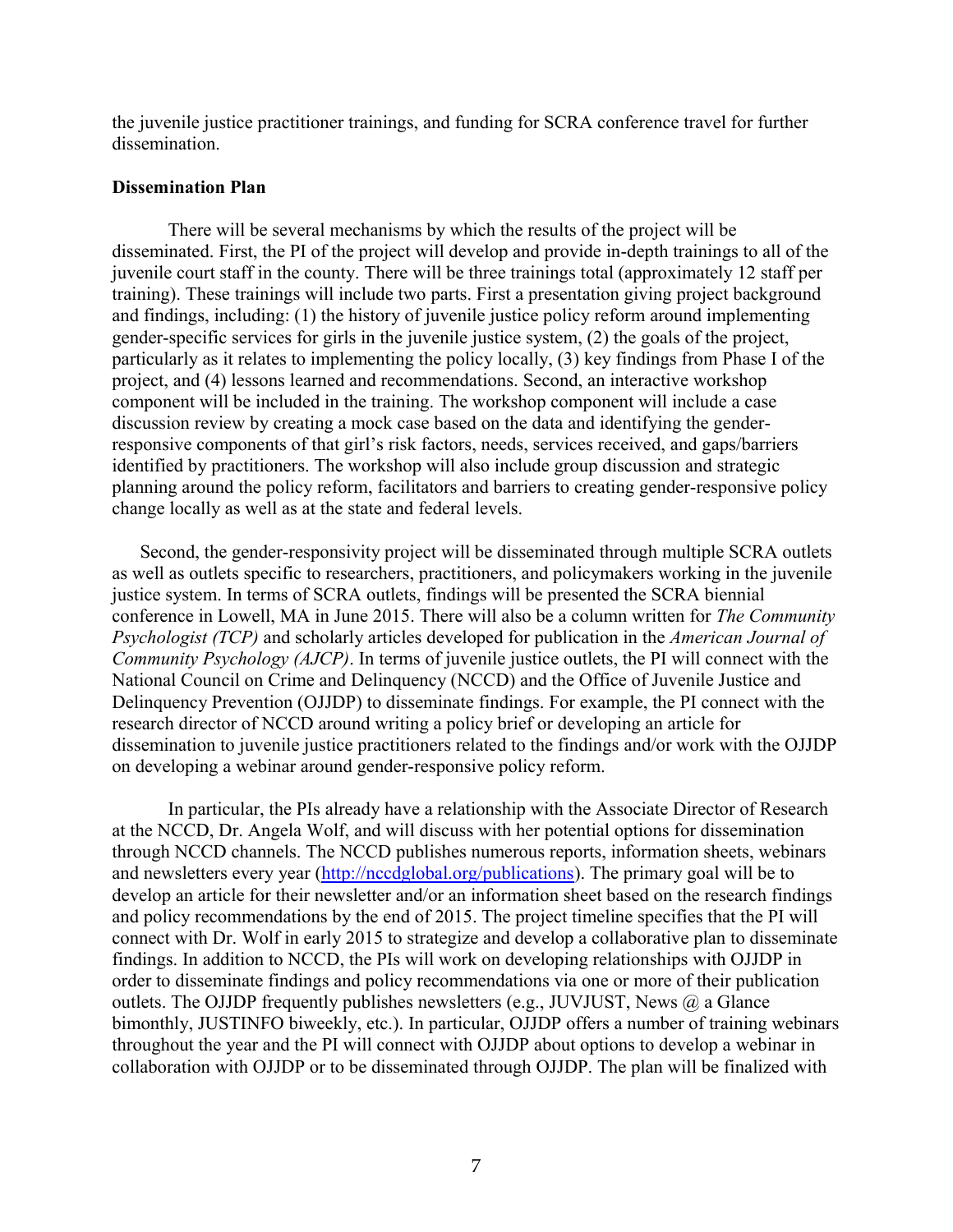NCCD and/or OJJDP by the end of Phase II data analysis (September 2015) and disseminated at the end of 2015 or in early 2016.

# **Project Timeline**

| Month/Year                      | <b>Activity</b>                                                                                                                                                                                                                                                                        | <b>Deliverable</b>                                                                                                                                          |
|---------------------------------|----------------------------------------------------------------------------------------------------------------------------------------------------------------------------------------------------------------------------------------------------------------------------------------|-------------------------------------------------------------------------------------------------------------------------------------------------------------|
| <b>January 2015</b>             | Complete Phase I of data collection<br>(interviews)<br>Connect with Dr. Angela Wolf at<br>the NCCD and develop an action<br>plan for project dissemination<br>through the NCCD<br>Connect with the OJJDP<br>publications department about<br>collaborating on project<br>dissemination |                                                                                                                                                             |
| <b>February – March</b><br>2015 | Complete Phase I Data Analysis                                                                                                                                                                                                                                                         |                                                                                                                                                             |
| <b>April – May 2015</b>         | Complete Phase II of data<br>$\bullet$<br>collection (observations)<br>• Prepare training materials<br>• Follow-up with Dr. Wolf at NCCD<br>about newsletter/information<br>sheet/report and contact(s) at<br>OJJDP regarding dissemination<br>plan                                    |                                                                                                                                                             |
| <b>May – June 2015</b>          | • Trainings with juvenile court staff<br>Present Phase I findings at SCRA<br>$\bullet$<br>biennial conference in Lowell, MA                                                                                                                                                            | Progress Report to SCRA:<br>Phase I Findings, Training<br>Plans/Agenda, Update on<br>dissemination plan with<br>NCCD and OJJDP                              |
| July – August 2015              | Complete Phase II Data Analysis<br>$\bullet$                                                                                                                                                                                                                                           |                                                                                                                                                             |
| September 2015                  | $\bullet$ Write article for $TCP$<br>Finalize dissemination product(s)<br>for NCCD and OJJDP                                                                                                                                                                                           | Progress Report to SCRA:<br>Phase II Findings, Biennial<br>conference update, Update<br>on finalized dissemination<br>formats with the NCCD<br>and/or OJJDP |
| October 2015                    | • Follow-up meetings with court staff<br>to address $(1)$ policy impact, $(2)$<br>policy changes, and (3) any<br>barriers.                                                                                                                                                             |                                                                                                                                                             |
| November -<br>December 2015     | Draft article(s) for publication in<br><b>AJCP</b><br>Complete webinar and/or report                                                                                                                                                                                                   | Column published in TCP;<br>Complete webinar/report for<br>NCCD and/or OJJDP                                                                                |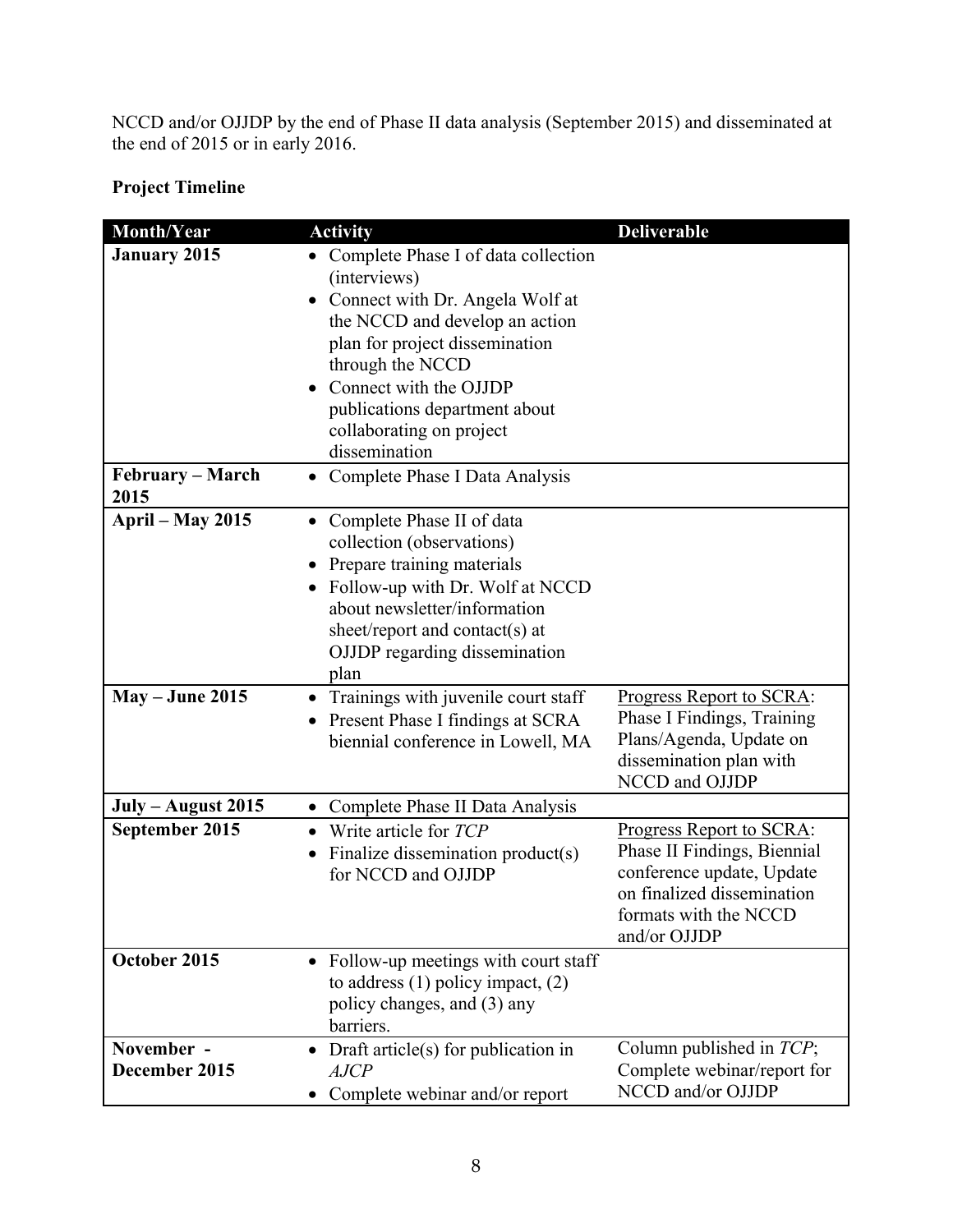|                     | based on project findings,<br>recommendations, and policy<br>change for dissemination via<br>NCCD and OJJDP                                    |                                                        |
|---------------------|------------------------------------------------------------------------------------------------------------------------------------------------|--------------------------------------------------------|
| <b>January 2016</b> | • Additional follow-up meetings with<br>court staff to monitor use and<br>policy impact<br>• Complete final progress report for<br><b>SCRA</b> | Progress Report to SCRA:<br><b>Submit Final Report</b> |

## **References**

- American Bar Association and National Bar Association (2001). *Justice by Gender: The Lack of Appropriate Prevention, Diversion, and Treatment Alternatives for Girls in the Justice System*. Washington, DC: American Bar Association and National Bar Association.
- Andrews, D. A., Bonta, J., & Wormith, J. S. (2011). The Risk-Need-Responsivity (RNR) Model: Does Adding the Good Lives Model Contribute to Effective Crime Prevention? *Criminal Justice and Behavior*, *38*(7), 735-755.
- Andrews, D. A., Zinger, I., Hoge, R. D., Bonta, J., Gendreau, P., & Cullen, F. T. (1990). Does correctional treatment work? A clinically relevant and psychologically informed metaanalysis. *Criminology*, *28*(3), 369-404.
- Chesney-Lind, M., & Irwin, K. (2008). *Beyond bad girls: Gender, violence and hype*. New York: Routledge.
- Chesney-Lind, M., & Shelden, R. G. (2004). *Girls, delinquency and juvenile justice.* (3rd ed.). Belmont, CA: Wadsworth.
- Flaspohler, P., Duffy, J., Wandersman, A., Stillman, L., & Maras, M. A. (2008). Unpacking prevention capacity: An intersection of research-to-practice models and communitycentered models. *American Journal of Community Psychology*,*41*(3-4), 182-196.
- Javdani, S., Sadeh, N., & Verona, E. (2011). Gendered social forces: A review of the impact of institutionalized factors on women and girls' criminal justice trajectories, *Psychology, Public Policy, and Law, 17*(2), 161-211.
- Kerig, P. K., & Schindler, S. R. (2013). Engendering the evidence base: A critical review of the conceptual and empirical foundations of gender-responsive interventions for girls' delinquency. *Laws*, *2*(3), 244-282.
- Lipsey, M. W., & Cullen, F. T. (2007). The effectiveness of correctional rehabilitation: A review of systematic reviews. *Annu. Rev. Law Soc. Sci.*, *3*, 297-320.